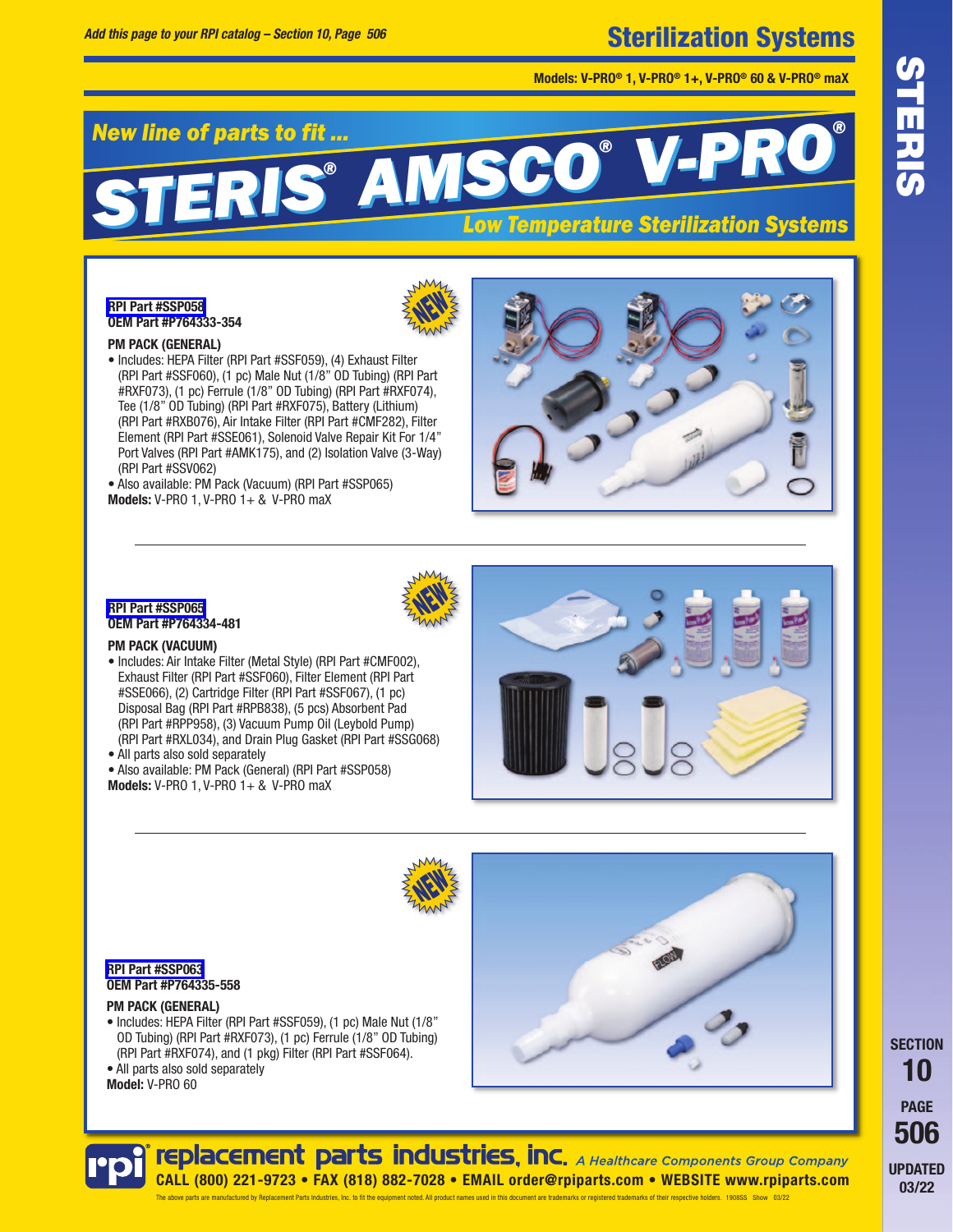



### **[RPI Part #SSV062](https://www.rpiparts.com/RPIPartDetail.aspx?rpinum=SSV062) OEM Part #P093940-125**

- **Isolation Valve (3-Way)** • 24VDC, 1.5W; 19.70" lg. #24 AWG wires
- Ports: 1/4-28; 3-Way

• Included in: PM Pack (General) (RPI Part #SSP058) **Fits:** Injection Assembly

**Models:** V-PRO 1, V-PRO 1+ & V-PRO maX

### **[RPI Part #RXF075](https://www.rpiparts.com/RPIPartDetail.aspx?rpinum=RXF075) OEM Part #P387348-974 TEE (1/8" OD TUBING)**



- 1/4-28 for 1/8" OD tubing fitting
- Material: PEEK®

• Included in: PM Pack (General) (RPI Part #SSP058)

**Fits:** Hydrogen Peroxide Delivery System

**Models:** V-PRO 1, V-PRO 1+, V-PRO 60 & V-PRO maX

#### **[RPI Part #RXF073](https://www.rpiparts.com/RPIPartDetail.aspx?rpinum=RXF073) OEM Part #P387349-030**

# **MALE NUT (1/8" OD TUBING)**



- 1/4-28 x .61" la for 1/8" OD tubing
- Material: PEEK®
- Included in: PM Pack (General) (RPI Part #'s SSP058 and SSP063)

**Fits:** Hydrogen Peroxide Delivery System **Models:** V-PRO 1, V-PRO 1+, V-PRO 60 & V-PRO maX

#### **[RPI Part #RXF074](https://www.rpiparts.com/RPIPartDetail.aspx?rpinum=RXF074) OEM Part #P387349-031**

# **FERRULE (1/8" OD TUBING)**



- For 1/8" OD tubing
- Material: Tefzel®
- Included in: PM Pack (General) (RPI Part #'s SSP058 and SSP063)

**Fits:** Hydrogen Peroxide Delivery System **Models:** V-PRO 1, V-PRO 1+, V-PRO 60 & V-PRO maX

## **[RPI Part #RXB076](https://www.rpiparts.com/RPIPartDetail.aspx?rpinum=RXB076) OEM Part #P764332-350**

# **BATTERY (LITHIUM)**

- 3VDC Lithium
- Size: .62" dia x 1.00" lg
- Caution: Do not use if the battery is crushed or punctured.
- Contact your state and local agencies for hazardous waste to determine proper disposal methods.
- Included in: PM Pack (General) (RPI Part #SSP058)
- **Fits:** Control Box Assembly

**Models:** V-PRO 1, V-PRO 1+ & V-PRO maX

# **[RPI Part #SSW072](https://www.rpiparts.com/RPIPartDetail.aspx?rpinum=SSW072) OEM Part #P129603-014**

# **SEALING WASHER**

• 2 per package • Material: Red Silicone

- Size: .290" ID x .688" OD x .093" thk
- **Fits:** Oil Mist Eliminator

**Models:** V-PRO 60

#### **[RPI Part #RXL034](https://www.rpiparts.com/RPIPartDetail.aspx?rpinum=RXL034) OEM Part #P764334-644, P764335-529, P764335-529**

# **VACUUM PUMP OIL (LEYBOLD PUMP)**

- 1 liter (32 fl. oz.) bottle
- Molykote L-1668 FM oil
- Includes: Yorker spout
- Included in: PM Pack (Vacuum) (RPI Part #SSP065)
- Also available: Bottle (1 liter/32 fl. oz.) (RPI Part #RPB939), Disposal Bag (RPI Part #RPB838) and Absorbent Pad (RPI Part #RPP958) **Fits:** Vacuum Pump

**Models:** V-PRO 1, V-PRO 1+, V-PRO 60 & V-PRO maX

# **[RPI Part #AMK175](https://www.rpiparts.com/RPIPartDetail.aspx?rpinum=AMK175) OEM Part #P910009-024**

# **SOLENOID VALVE REPAIR KIT FOR 1/4" PORT VALVES**

- For 1/4" port valves
- Includes all parts as shown
- Included in: PM Pack (General) (RPI Part #SSP058)
- **Fits:** Solenoid Valve

**Models:** V-PRO 1, V-PRO 1+ & V-PRO maX

# **[RPI Part #SSD071](https://www.rpiparts.com/RPIPartDetail.aspx?rpinum=SSD071) OEM Part #P129603-002**

# **DIAPHRAGM (VALVE UMBRELLA)**

- Material: Blue Silicone
- Size: 18mm (.709") OD x 14.3mm (.563") lg. **Fits:** Oil Mist Eliminator **Model:** V-PRO 60



#### **[RPI Part #SSG068](https://www.rpiparts.com/RPIPartDetail.aspx?rpinum=SSG068) OEM Part #P764332-377**

# **DRAIN PLUG GASKET**

- Material: Viton®
- Size: .615" ID x .875" OD x .080" thk • Included in: PM Pack (Vacuum) (RPI Part
- #SSP065) **Fits:** Oil Mist Eliminator
- **Models:** V-PRO 1, V-PRO 1+ & V-PRO maX



*x2*











*x6*

Page 2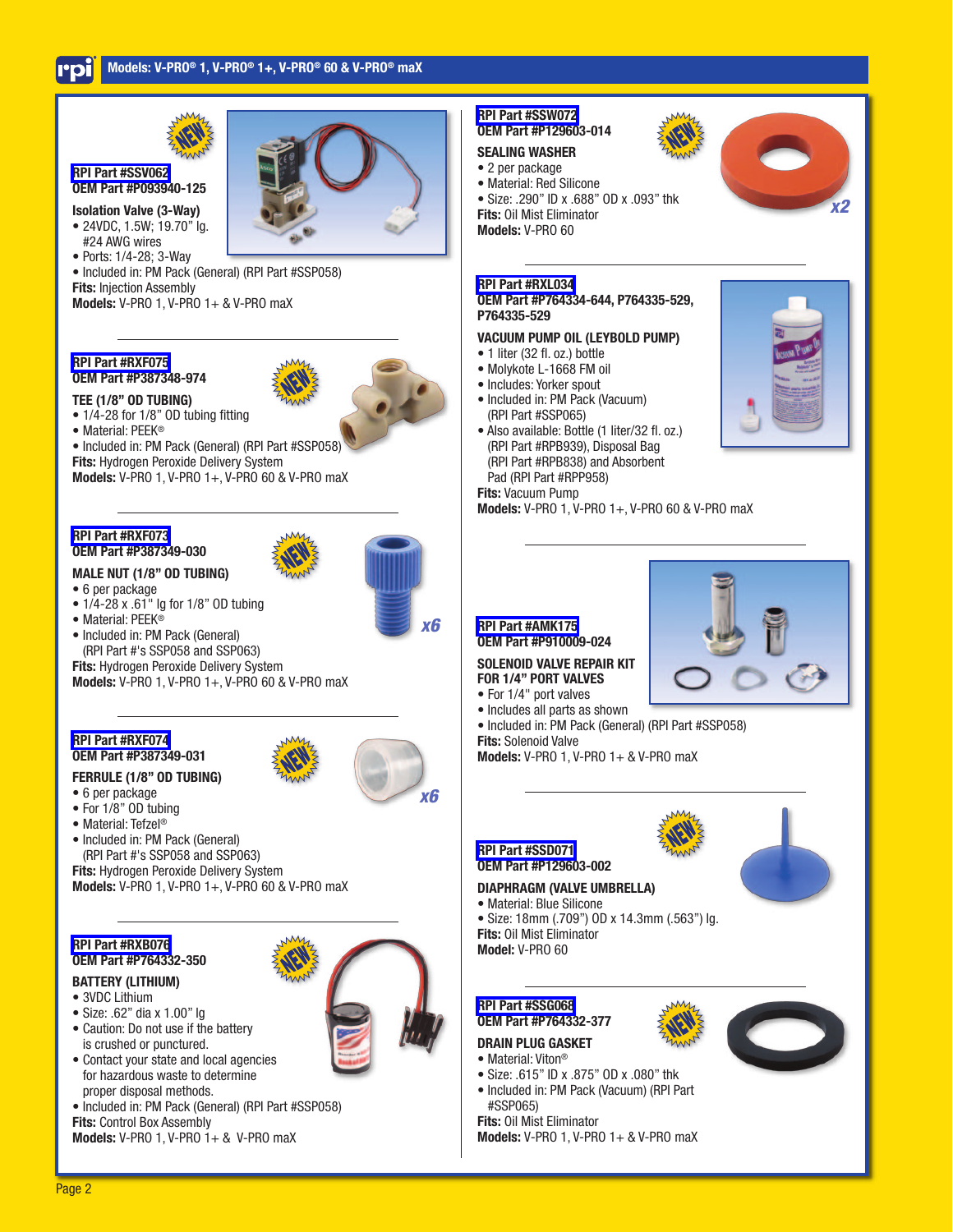

**Models:** V-PRO 1, V-PRO 1+, V-PRO 60 & V-PRO maX

**Models:** V-PRO 1, V-PRO 1+, V-PRO 60 & V-PRO maX